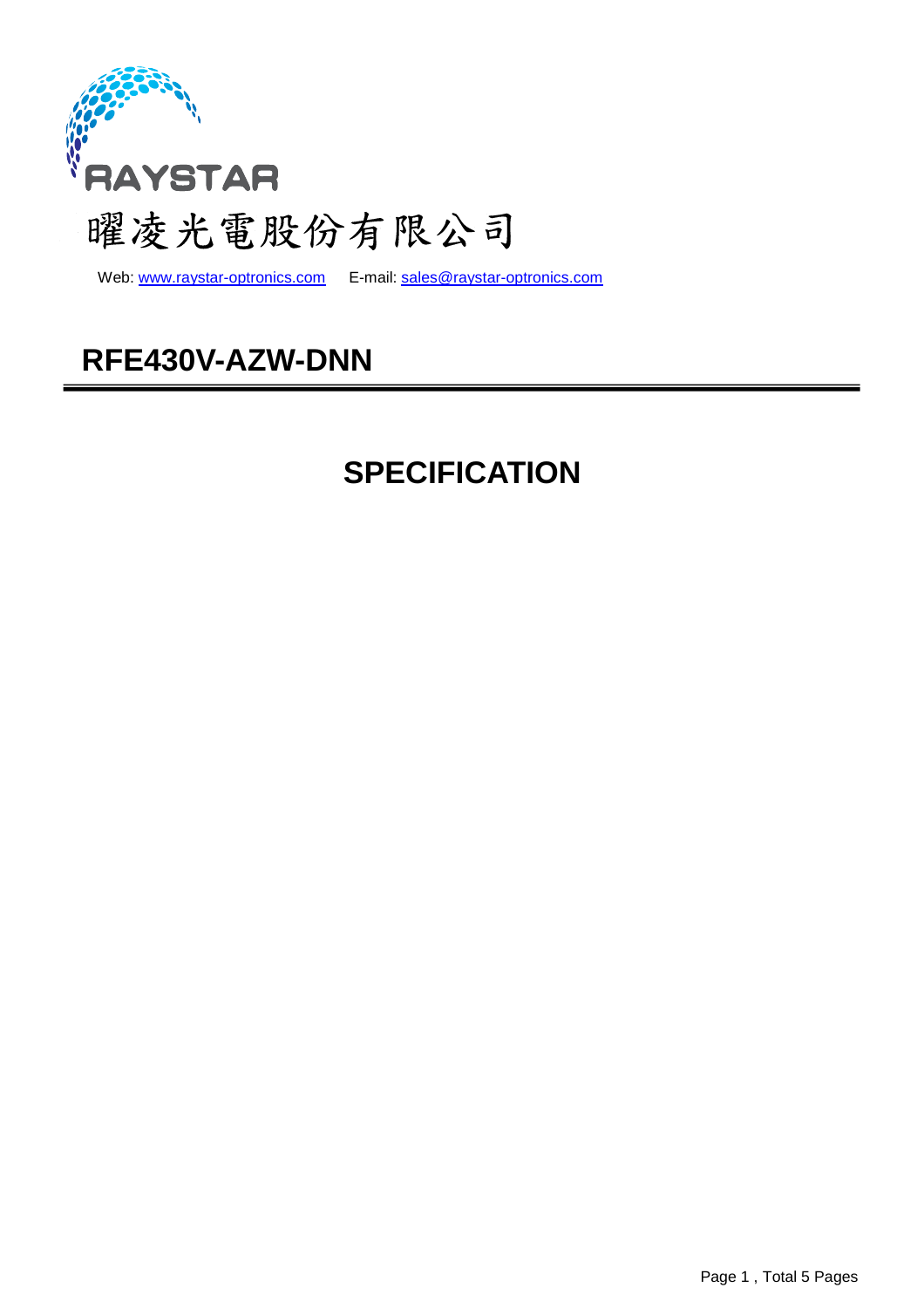

## **General Specifications**

- Size: 4.3 inch
- Dot Matrix: 480 x RGB x 272(TFT) dots
- Module dimension:  $105.5(W) \times 67.2(H) \times 2.95(D)$  mm
- Active area: 95.04 x 53.856 mm
- Dot pitch: 0.066 x 0.198 mm
- LCD type: TFT, Normally White, Transmissive
- Aspect Ratio: 16:9
- TFT Driver IC: ST7282-G4-1L
- Interface: 24-bit RGB
- Backlight Type: LED, Normally White
- Touch Panel: Without TP
- Surface: Anti-Glare

\*Color tone slight changed by temperature and driving voltage.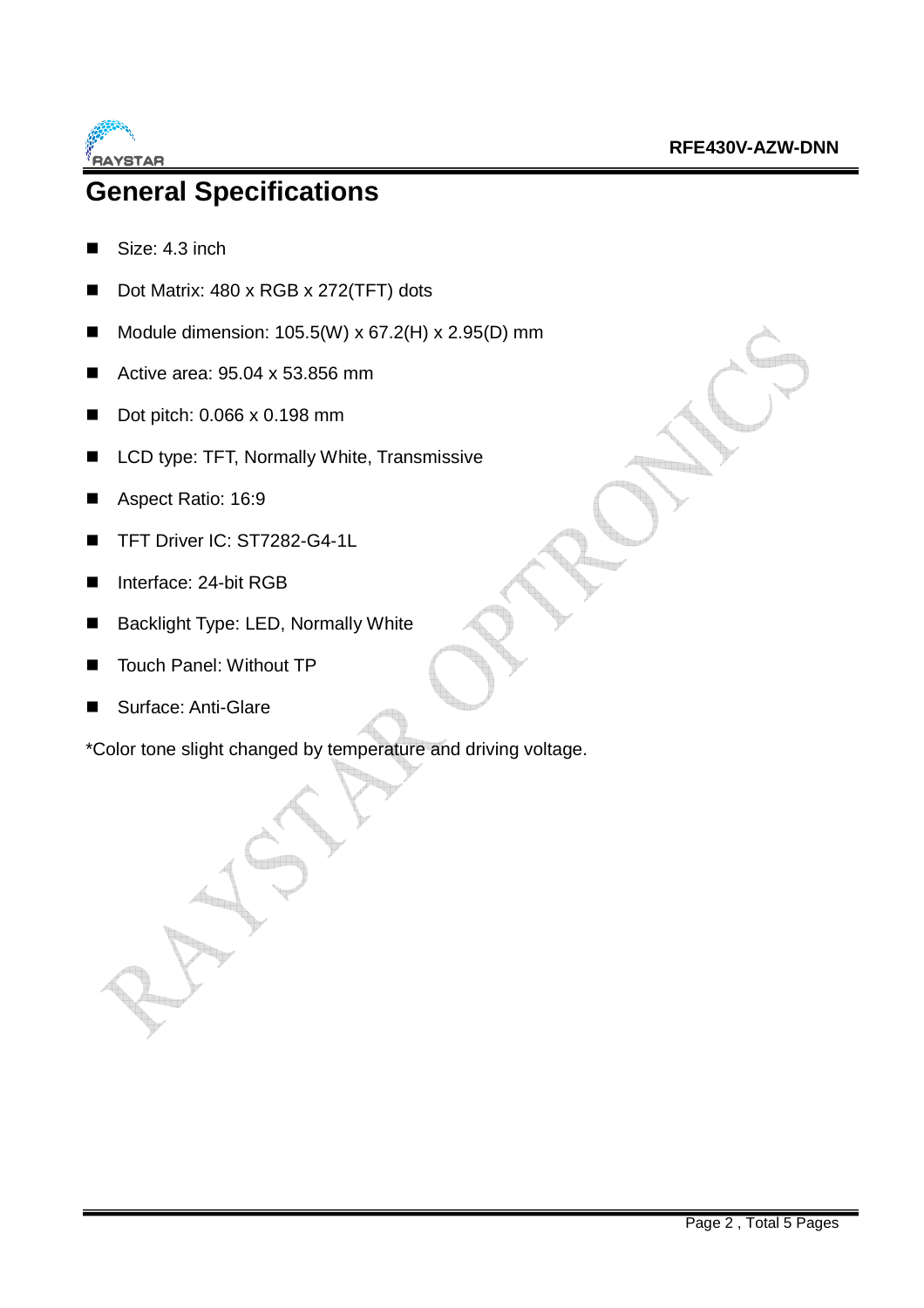

#### **Interface LCM PIN Definition**

| Pin            | <b>Symbol</b>  | <b>Function</b>                                                  |
|----------------|----------------|------------------------------------------------------------------|
| 1              | VLED-          |                                                                  |
| $\overline{2}$ | VLED+          | Power for LED backlight cathode<br>Power for LED backlight anode |
| $\overline{3}$ | <b>GND</b>     |                                                                  |
|                |                | Power ground                                                     |
| 4              | <b>VCC</b>     | Power voltage                                                    |
| 5              | R <sub>0</sub> | Red data (LSB)                                                   |
| $\overline{6}$ | R <sub>1</sub> | Red data                                                         |
| $\overline{7}$ | R <sub>2</sub> | Red data                                                         |
| 8              | R <sub>3</sub> | Red data                                                         |
| 9              | R <sub>4</sub> | Red data                                                         |
| 10             | R <sub>5</sub> | Red data                                                         |
| 11             | R6             | Red data                                                         |
| 12             | R <sub>7</sub> | Red data (MSB)                                                   |
| 13             | G <sub>0</sub> | Green data (LSB)                                                 |
| 14             | G <sub>1</sub> | Green data                                                       |
| 15             | G <sub>2</sub> | Green data                                                       |
| 16             | G <sub>3</sub> | Green data                                                       |
| 17             | G4             | Green data                                                       |
| 18             | G <sub>5</sub> | Green data                                                       |
| 19             | G <sub>6</sub> | Green data                                                       |
| 20             | G7             | Green data (MSB)                                                 |
| 21             | B <sub>0</sub> | Blue data (LSB)                                                  |
| 22             | <b>B1</b>      | <b>Blue data</b>                                                 |
| 23             | <b>B2</b>      | Blue data                                                        |
| 24             | B <sub>3</sub> | <b>Blue data</b>                                                 |
| 25             | <b>B4</b>      | <b>Blue data</b>                                                 |
| 26             | <b>B5</b>      | <b>Blue data</b>                                                 |
| 27             | B <sub>6</sub> | <b>Blue data</b>                                                 |
| 28             | B <sub>7</sub> | Blue data (MSB)                                                  |
| 29             | <b>GND</b>     | Power ground                                                     |
| 30             | <b>CLK</b>     | Pixel clock                                                      |
| 31             | <b>DISP</b>    | Display on/off                                                   |
| 32             | <b>HSYNC</b>   | Horizontal sync signal; negative polarity                        |
| 33             | <b>VSYNC</b>   | Vertical sync signal; negative polarity                          |
| 34             | DE             | Data Enable                                                      |
| 35             | <b>NC</b>      | No connection                                                    |
| 36             | <b>GND</b>     | Power ground                                                     |
| 37             | <b>NC</b>      | No connection                                                    |
| 38             | <b>NC</b>      | No connection                                                    |
| 39             | <b>NC</b>      | No connection                                                    |
| 40             | <b>NC</b>      | No connection                                                    |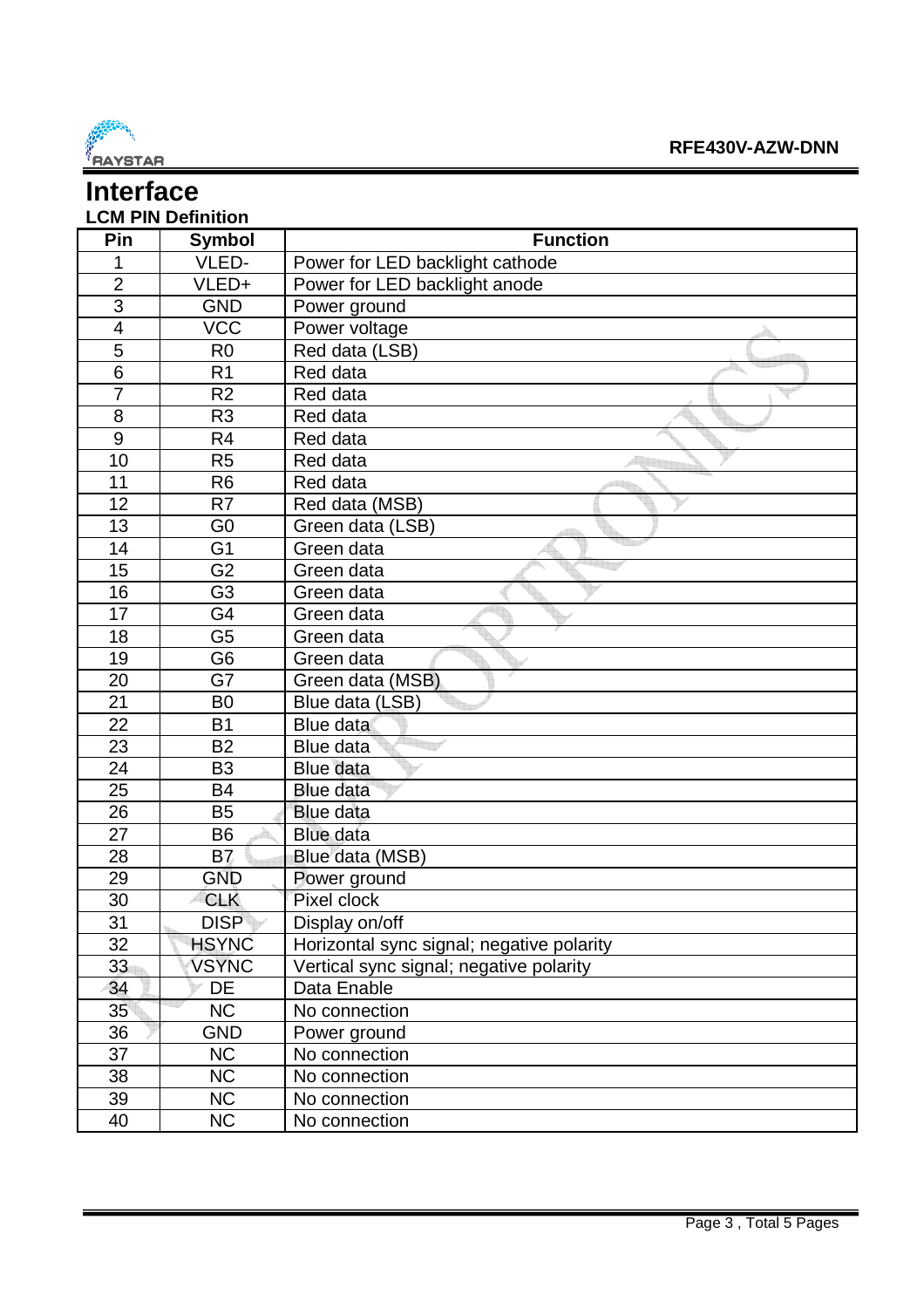

#### **RFE430V-AZW-DNN**